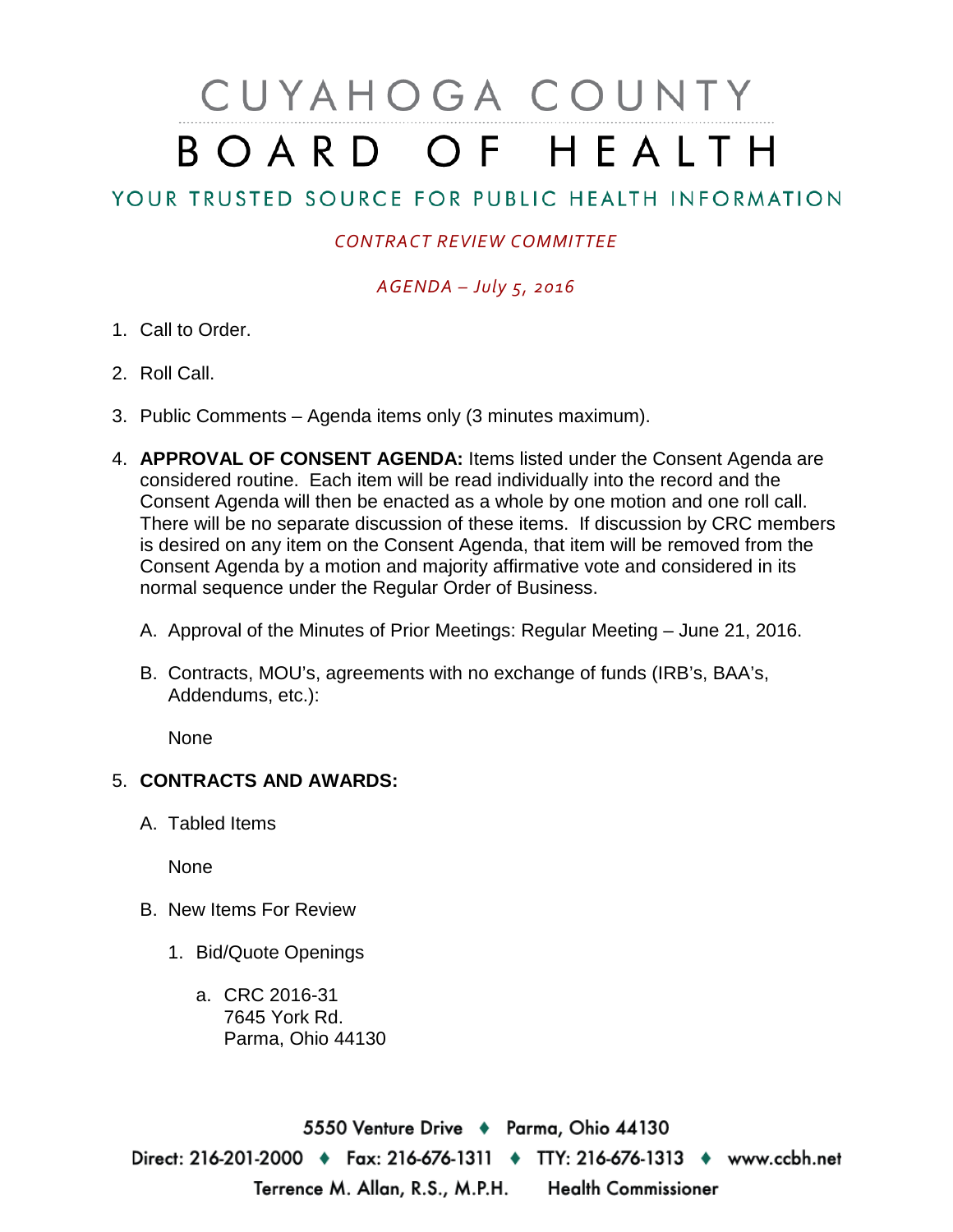- b. CRC 2016-32 13508-10 Third Ave. East Cleveland, OH 44112
- c. CRC 2016-33 5151 Charles St. Maple Heights, OH 44137
- d. CRC 2016-34 4037 Stonehaven Rd. South Euclid, OH 44121
- 2. Expenditures: Contracts up to \$25,000
	- a. CRC 2016-35 Prevention and Wellness Services submitting an addendum to the contract with Leshun Collins (Resolution 2015-148) under the Prevent Premature Fatherhood (PPF) grant to decrease the amount paid to Leshun Collins from \$2,750.00 to \$2,500.00.

Purpose: To reduce the contract amount by the fee for facilitation of one (1) educational session with youth under the current PPF grant cycle.

Funding Source: 100% reimbursable through the FY2016 PPF grant.

b. CRC 2016-36 Prevention and Wellness Services submitting an addendum to the contract with Cleveland Rape Crisis Center (Resolution 2015-149 & 2016-133) under the Prevent Premature Fatherhood (PPF) grant to increase the amount paid to Cleveland Rape Crisis Center from \$4,250.00 to \$4,500.00.

Purpose: To enable the Cleveland Rape Crisis Center to facilitate one (1) additional educational session with youth under the current PPF grant cycle.

Funding Source: 100% reimbursable through the FY2016 PPF grant.

c. CRC 2016-37 Prevention and Wellness Services submitting a contract with Cleveland Clinic Health System – East Region dba South Pointe Hospital under the Reproductive Health and Wellness (RHW) grant to lease space for a satellite CCBH Family Planning Clinic from August 1, 2016 through July 31, 2017. Amount to be paid to Cleveland Clinic Health System – East Region dba South Pointe Hospital is not to exceed \$5,400.00.

5550 Venture Drive + Parma, Ohio 44130 Direct: 216-201-2000 ♦ Fax: 216-676-1311 ♦ TTY: 216-676-1313 ♦ www.ccbh.net Terrence M. Allan, R.S., M.P.H. Health Commissioner